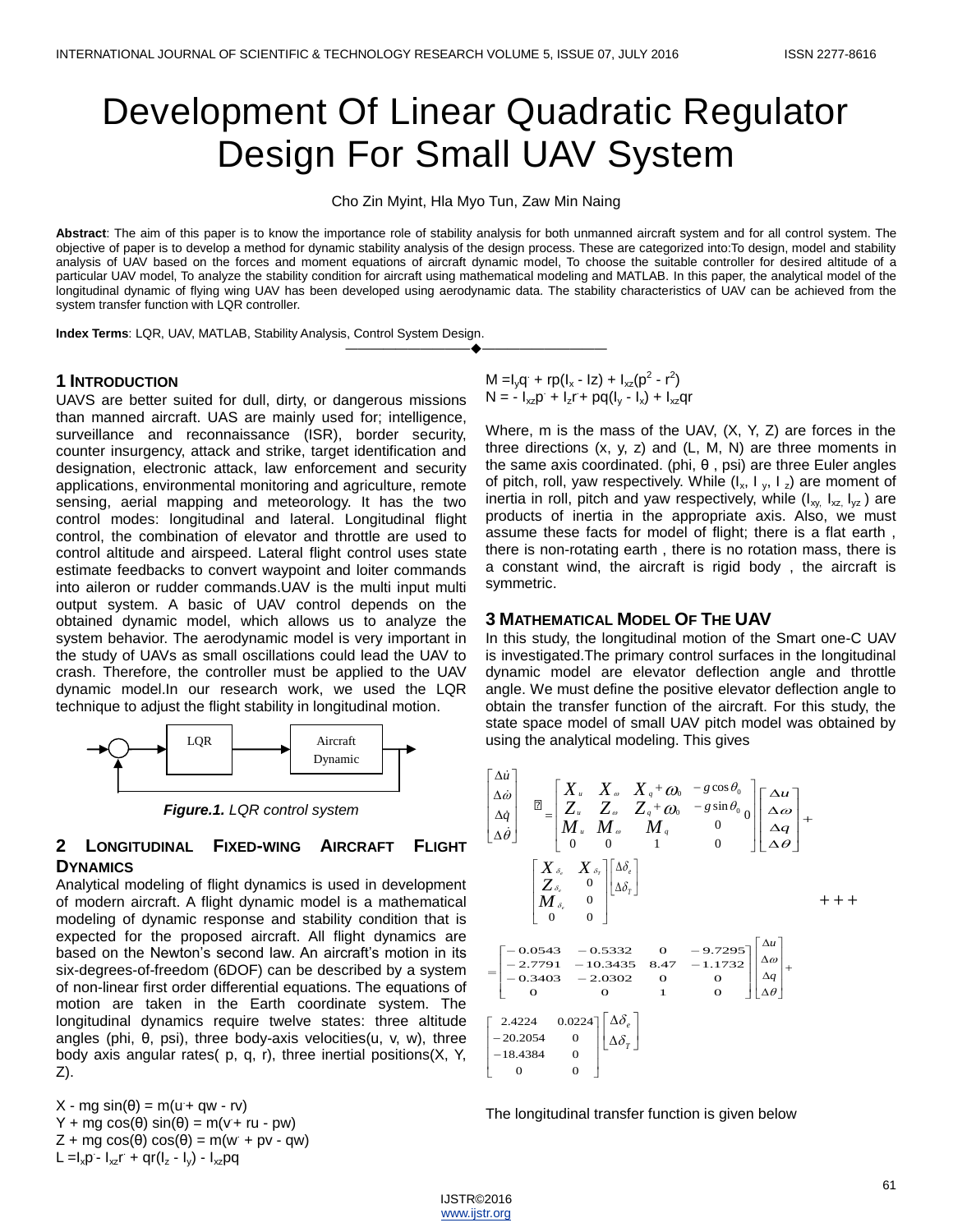$$
\frac{\overline{\Delta u}}{\overline{\Delta \delta}} = \frac{2.422s^3 + 35.83s^2 + 304.9s + 1439}{s^4 + 10.4s^3 + 16.36s^2 - 6.299s + 20.73}
$$
  

$$
\frac{\overline{\Delta \omega}}{\overline{\Delta \delta}} = \frac{-20.21s^3 - 164.7s^2 + 6.096s - 429.5}{s^4 + 10.4s^3 + 16.36s^2 - 6.299s + 20.73}
$$
  

$$
\overline{\Delta \theta} = -18.44s^2 - 151.5s + 20.67
$$

$$
\frac{1}{\Delta \delta} = \frac{1}{s^4 + 10.4s^3 + 16.36 s^2 - 6.299 s + 20.73}
$$

Where,  $\frac{\overline{\Delta u}}{\overline{\Delta \delta}}, \frac{\overline{\Delta \omega}}{\overline{\Delta \delta}}$  $rac{\overline{\Delta\omega}}{\overline{\Delta\delta}}$  ,  $rac{\overline{\Delta\theta}}{\overline{\Delta\delta}}$  $\frac{\Delta \sigma}{\Delta \delta}$  are the forward velocity, vertical velocity, pitch angle transfer function with elevator deflection angle input respectively

#### **4 STABILITY ANALYSIS**

We can analyze the stability conditions of a control system for aircraft by placing the poles locations and transient response of the system. The pole values of the aircraft from the transfer function are -8.3017 , -2.7965 , 0.3491 + j0.8781, 0.3491 j0.8781.The complex conjugate poles exit on the right half of the s-plane gives the dynamically unstable with the sinusoidal oscillations in exponentially increasing response. So,The root locus and transient response of unstable system for aircraft are presented by using MATLAB simulation.



*Figure.2. Root locus for selected UAV*

 $T1 = \frac{2.482s^3 + 36.53s^2 + 315.4s + 1432}{4 \times 48.23 \times 145.73 \times 1456 \times 124}$  $s^4 + 10.22s^3 + 16.72s^2 - 6.456s + 21.33$ 

The response of the total transfer function is described as follow: Maximum percent overshoot:

$$
M_p = 100e^{-\xi\pi/\sqrt{1-\xi^2}} = 345.35
$$

Settling time:  $T = \frac{4}{5} = -11.42$  $T_s = \frac{4}{\xi \omega_n}$ 

$$
\text{Rise time: } \boldsymbol{T}_r = \frac{\pi - \beta}{\omega_d} = \frac{\pi - \beta}{\omega_n \sqrt{1 - \xi^2}} = 1.35
$$

Damping ratio,  $\xi$  = -0.367



*Figure.3.Impulse response for selected UAV*

## **5 LQR APPLICATION FOR THE UAV**

In this research work, LQR is used as the optimal control technique for the UAV. The system gives  $\dot{x} = Ax + Bu$  where (A, B) is stabilizable, we want to design state feedback control u=K x to stabilize the system while meeting the transient response specifications. The following cost function has to be described

$$
J = \int_0^\infty [x^T Q x(t) + u^T R u(t)] dt
$$

Where, Q is state cost and R is control cost

The following procedures are described for using the Linear Quadratic Regulator:

- Choose Q and R matrix such that  $Q = C_2^T$  and R > 0
- Solve the Riccati equation

 $PA + A^{T}P + Q - PBR^{-1}B^{T}P = 0$  and compute  $K = -R^{-1}B^{T}P$ 

- Simulate the initial response for different initial conditions
- If the transient response specifications are not met, go to step1 and re-choose R.

The effectiveness matrices used in LQR controller for the system are given below:

$$
Q = \begin{bmatrix} 1 & 0 & 0 & 1.17 \\ 0 & 1 & 0 & -9.7 \\ 0 & 0 & 0 & 0 \\ 1.17 & -9.7 & 0 & 95.5 \end{bmatrix}
$$

$$
R = \begin{bmatrix} 5 & 0 \\ 0 & 0.1 \end{bmatrix}
$$

Experience has shown that aircraft exhibits two different types of longitudinal oscillations: short period mode with relatively heavy damping and long period mode with very light damping. In this study, we should choose the short mode because this mode is more important for longitudinal motion of small UAV.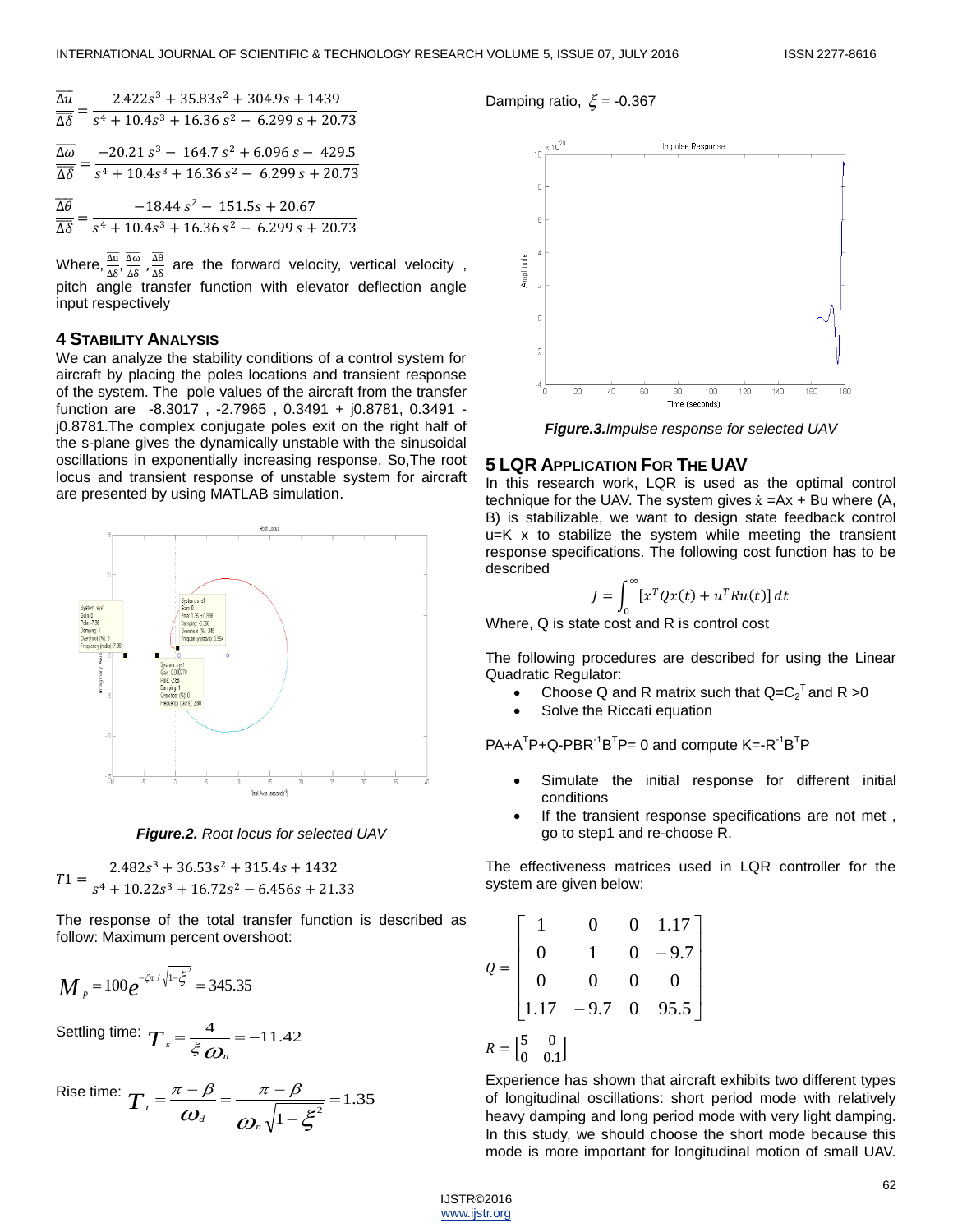This mode is required little damped period back to the stable conditions than long period. Typical values for the damped period of short mode in the range of 2 seconds to 5 seconds and 45 to 90 seconds for long period mode. Now we get the desired poles location in order to achieve the stable system with heavy damped mode by the controller improvement is as follow: -2.2490, -0.1968 0.5289 +j 1.4581, 0.5289 - j1.4581 Therefore the system gives the response with dynamically stable in exponentially decaying envelope.



*Figure.4. Root locus with LQR controller*



The transient response specifications for the system are presented as below:

Maximum percent overshoot:

$$
M_{p} = 100 e^{-\xi \pi / \sqrt{1 - \xi^{2}}} = 0.2698
$$

Setting time: 
$$
T_s = \frac{4}{\xi \omega_n} = 0.505
$$

$$
\text{Rise time: } \boldsymbol{T}_r = \frac{\pi - \beta}{\omega_d} = \frac{\pi - \beta}{\omega_n \sqrt{1 - \xi^2}} = 0.631
$$

Damping ratio,  $\xi$  = 0.883

As seen from the figure, the system approach to the stability condition as the poles location exit on the left half of the splane and the dynamically stable response. Moreover, the controller gives the acceptable transient response specifications

## **6 CONCLUSION**

In this paper, the analytical model of the longitudinal dynamic of flying wing UAV has been developed using aerodynamic data. The stability characteristics of UAV can be achieved from the system transfer function with LQR controller. We can used the various method to gain the desired pole location such as change the control input signal, pole placement and LQR. In this research, LQR is more effective than the other to get the stable system with the desired response for small UAV.

#### **REFERENCES**

- [1] Suraj G. Gupta, Mangesh M. Ghonge, Dr. P. M. Jawandhiya: "Review of Unmanned Aircraft System (UAS)", International Journal of Advanced Research in Computer Engineering & Technology (IJARCET) Volume 2, Issue 4, April 2013
- [2] Mansoor Ahsan, Kamran Shafique, Atif Bin Mansoor and Muddassar Mushtaq: Performance Comparison of Two Altitude-Control Algorithms for a Fixed-Wing UAV, National University of Sciences and Technology, Islamabad, Pakistan Pakistan Institute of Engineering and Applied Sciences, Islamabad, Pakistan Air University, Islamabad,Pakista[n mahsan@cae.nust.edu.pk](mailto:mahsan@cae.nust.edu.pk)
- [3] Fadjar R. Triputra#1, Bambang R. Trilaksono#2, Rianto A. Sasongko\*3, M. Dahsyat\$4: Longitudinal Dynamic System Modeling of a Fixed-Wing UAV towards Autonomous Flight Control System Development; International Conference on System Engineering and Technology, September 11 – 12, 2012, Bandung, Indonesia
- [4] Jeffrey D. Barton: "Fundamentals of Small Unmanned Aircraft Flight", Johns Hopkins Apl Technical Digest, Volume 31, Number 2 (2012)
- [5] Wernermayr, Schorndorf, "Unmanned Aerial Systems in Use for Mapping at Blom", http://www.gatewing.com, http://www.germatics.com, http://www.sensefly.com
- [6] National Aeronautics and Space Administration: Axes/Control Surfaces ,principle of flight, www.nasa.gov
- [7] Robert C.Nelson: "Flight Stability and Automatic Control‖,McGraw-Hill Book Company.
- [8] Tadeo Espinoza, Alejandro Dzul and Miguel Liama: "Linear and Nonlinear Controllers Applied to Fixed-Wing UAV", [www.intechopen.com](http://www.intechopen.com/)